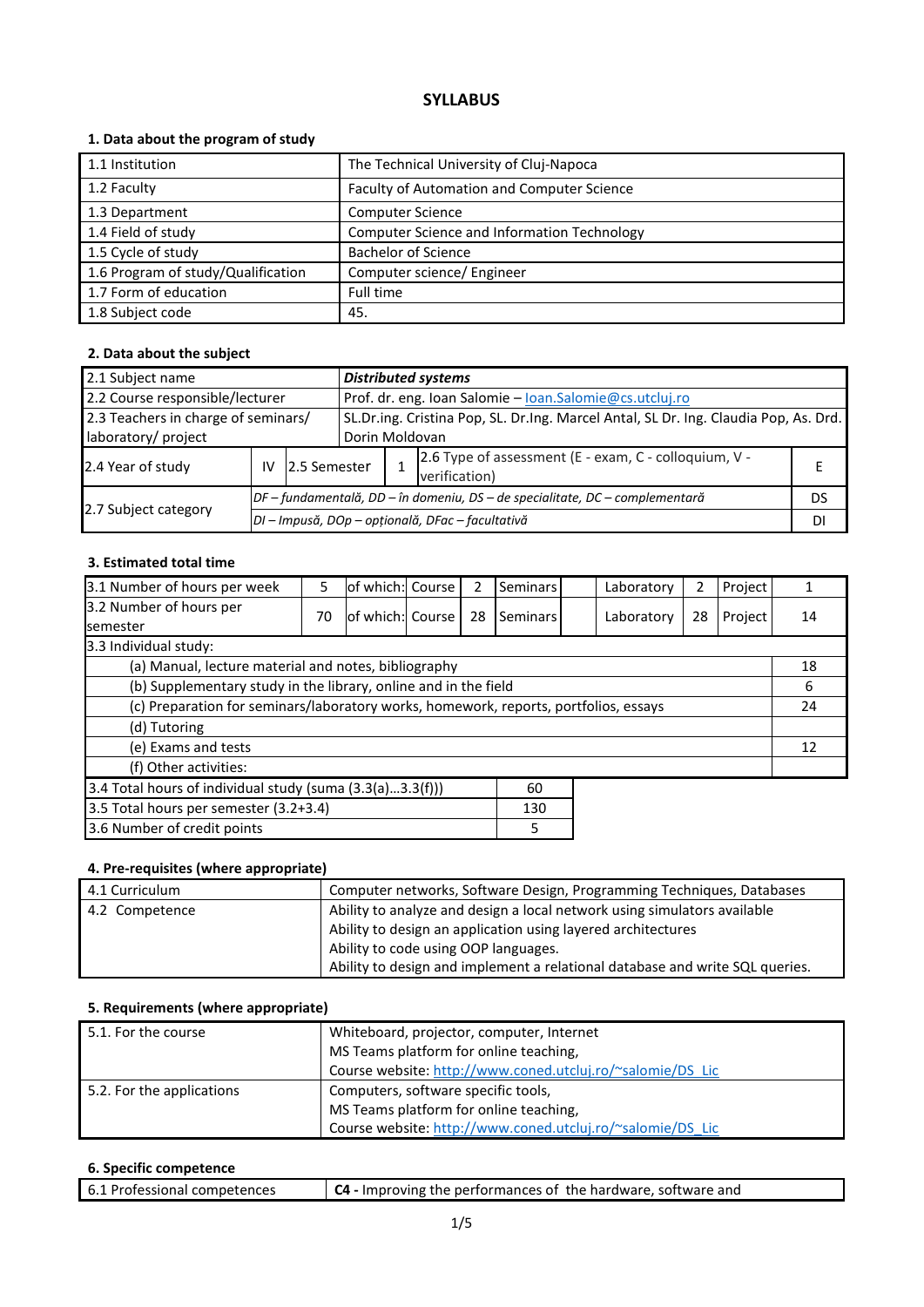|                       | communication systems (2 credits)                                                    |
|-----------------------|--------------------------------------------------------------------------------------|
|                       | C4.1 - Identifying and describing the defining elements of the performances of       |
|                       | the hardware, software and communication systems                                     |
|                       | C4.2 - Explaining the interaction of the factors that determine the                  |
|                       | performances of the hardware, software and communication systems                     |
|                       | C4.3 - Applying the fundamental methods and principles for increasing the            |
|                       | performances of the hardware, software and communication systems                     |
|                       | C4.4 - Choosing the criteria and evaluation methods of the performances of           |
|                       | the hardware, software and communication systems                                     |
|                       | C4.5 - Developing professional solutions for hardware, software and                  |
|                       | communication systems based on performance optimization                              |
|                       | C5 - Designing, managing the lifetime cycle, integrating and ensuring the            |
|                       | integrity of hardware, software and communication systems (2 credits)                |
|                       | C5.1 - Specifying the relevant criteria regarding the lifetime cycle, quality,       |
|                       | security and the computing system's interaction with the environment and the         |
|                       | human operator                                                                       |
|                       | C5.2 - Using interdisciplinary knowledge for adapting the computing system to        |
|                       | the specific requirements of the application field                                   |
|                       | C5.3 - Using fundamental principles and methods for ensuring the security, the       |
|                       | safety and ease of exploitation of the computing systems                             |
|                       | C5.4 - Proper utilization of the quality, safety and security standards in the field |
|                       | of information processing                                                            |
|                       | C5.5 - Creating a project including the problem's identification and analysis, its   |
|                       | design and development, also proving an understanding of the basic quality           |
|                       | requirements                                                                         |
|                       | C6 - Designing intelligent systems (1 credit)                                        |
|                       | C6.1 - Describing the components of intelligent systems                              |
|                       | C6.2 - Using domain-specific tools for explaining and understanding the              |
|                       | functioning of intelligent systems                                                   |
|                       | C6.3 - Applying the fundamental methods and principles                               |
|                       | for specifying solutions for typical problems using intelligent systems              |
|                       | C6.4 - Choosing the criteria and evaluation methods for the quality,                 |
|                       | performances and limitations of intelligent systems                                  |
|                       | C6.5 - Developing and implementing professional projects for intelligent systems     |
| 6.2 Cross competences | N/A                                                                                  |

# **7. Discipline objective (as results from the** *key competences gained***)**

| 7.1 General objective   | Capacity to analyse, develop and implement distributed software systems            |
|-------------------------|------------------------------------------------------------------------------------|
| 7.2 Specific objectives | -Capacity of designing distributed systems at both architectural and               |
|                         | components' level by using the main concepts and paradigms of the domain as        |
|                         | well as the capacity of understanding the relationships of the domain with         |
|                         | other computer science areas.                                                      |
|                         | -Capacity of identifying the main models, techniques and technologies that         |
|                         | could be used in the design of distributed systems by considering a set of         |
|                         | functional and non-functional specifications and constraints                       |
|                         | -Capacity of developing and using service based technologies for designing         |
|                         | distributed systems                                                                |
|                         | - Capacity of using Java si .NET technologies for designing distributed systems.   |
|                         | - Capacity of using Web service technologies – XML, SOAP, WSDL, UDDI and REST      |
|                         | - Capacity of developing Web services using Java and NET. technologies             |
|                         | - Capacity to develop client applications for distributed systems using Javascript |
|                         | based technologies                                                                 |
|                         | -Capacity to design and develop platforms for distributed app deployment           |
|                         | considering the involved servers and network settings                              |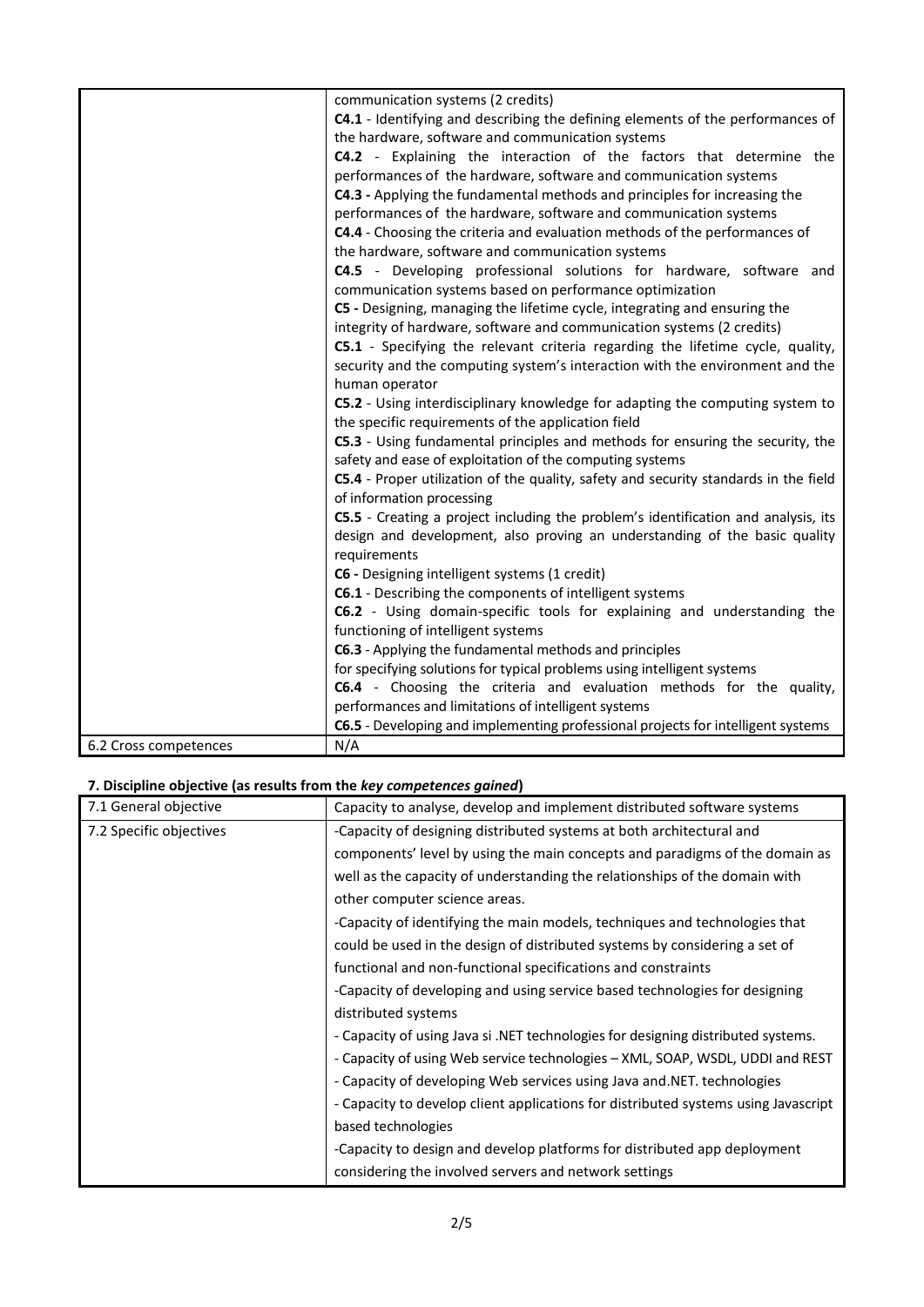| 8. Contents                                                     |                |                                           |              |
|-----------------------------------------------------------------|----------------|-------------------------------------------|--------------|
| 8.1 Lectures                                                    | Hours          | Teaching methods                          | <b>Notes</b> |
| Introduction – Characterization of Distributed Systems          | $\mathcal{P}$  | -Using modern<br>multimedia teaching      |              |
| Distributed System Models, Architectures and Middleware         | 2              |                                           |              |
| Non-Functional Requirements, QoS, Metrics                       | $\overline{2}$ | methods and direct<br>access to internet; |              |
| Inter-process Communication, Message passing, Sockets           | 2              | -F2F and/or Online                        |              |
| Distributed Computation Model, Time and Causality, Logic Clocks | $\mathcal{P}$  | teaching using MS                         |              |
| Global States, Snapshots, Distributed Algorithms                | $\overline{2}$ | Teams platform                            |              |
| Distributed Data Processing - Concepts, Reference Architectures | 2              | -Challenging<br>questions during          |              |
| RPC, RMI, XML RPC, gRPC, SOA                                    | $\mathfrak{p}$ | <b>lecturers</b>                          |              |
| Distributed Data Processing, Data Distribution Techniques       | $\mathcal{P}$  | -Students are invited                     |              |
| Distributed Transactions and Concurrency Control                | $\mathcal{P}$  | to collaborate in<br>research projects    |              |
| Error handling is distributed systems                           | 2              | -Personal assistance                      |              |
| SOA and Web Services                                            | $\mathcal{P}$  | hours during the                          |              |
| Cloud Computing and Systems                                     | $\mathcal{P}$  | semester and before                       |              |
| IoT, Cyber-Physical Systems, Adaptive Systems, P2P Systems      | 2              | the exam                                  |              |

#### Bibliography

1. G. Coulouris, J.Dollimore, T.Kindberg – Distributed Systems. Concepts and Design, Addison Wesley, 2005

- 2. A. Tanenbaum, M. van Steen Distributed Systems, Prentice Hall, 2002
- 3. A.D. Kshemkalyan M.Singhal Distributed Computing, Cambridge Press 2008
- 4. Ioan Salomie, Tudor Cioara, Marcel Antal Lecture Notes, Lab Notes Project Notes and Assignments [http://www.coned.utcluj.ro/~salomie/DS\\_Lic](http://www.coned.utcluj.ro/~salomie/DS_Lic)

| 8.2 Applications – Seminars/Laboratory/Project                                                       | <b>Hours</b>   | Teaching methods                                                                                         | <b>Notes</b> |
|------------------------------------------------------------------------------------------------------|----------------|----------------------------------------------------------------------------------------------------------|--------------|
|                                                                                                      |                | - Pre-defined                                                                                            |              |
| Request-Reply Communication Paradigm (2 lab sessions)                                                | 4              | exercises and                                                                                            |              |
| Asynchronous Communication (2 lab sessions)                                                          | 4              | assignments<br>-F2F and/or Online                                                                        |              |
| Remote Procedure Call (RPC) (2 lab sessions)                                                         | 4              | teaching using MS                                                                                        |              |
| SOA and Web services (2 lab sessions)                                                                | 4              | Teams platform                                                                                           |              |
| Project: Complex DS Application - Integrated Medical Monitoring<br>Platform for Home-care assistance | 2              | -Short presentation of<br>lab assignments                                                                |              |
| Services development and integration                                                                 | 4              | - Design and                                                                                             |              |
| Deployment using Docker                                                                              | $\mathfrak{p}$ | implementation of<br>Lab Assignments and                                                                 |              |
| Test, evaluation                                                                                     | 4              | Project<br>-Tool for Continuous<br>Integration,<br>Deployment and Test<br>of Distributed<br>Applications |              |

#### Bibliography

- 1. Ioan Salomie, Tudor Cioara, Ionut Anghel, Tudor Salomie Distributed Computing and Systems A practical Approach, Albastra Publ. House, 2008
- 2. M. Antal, C. Pop, D. Moldovan, T. Petrican, C. Stan, I. Salomie, T. Cioara, I. Anghel, Distributed Systems Laboratory Guide, Editura UTPRESS Cluj-Napoca, 2018 ISBN 978-606-737-329-5, 2018, <https://biblioteca.utcluj.ro/files/carti-online-cu-coperta/329-5.pdf>
- 3. Ioan Salomie, Tudor Cioara, Marcel Antal Lecture Notes, Lab Notes Project Notes and Assignments [http://www.coned.utcluj.ro/~salomie/DS\\_Lic](http://www.coned.utcluj.ro/~salomie/DS_Lic)

*\* Se vor preciza, după caz: tematica seminariilor, lucrările de laborator, tematica și etapele proiectului.*

**9. Bridging course contents with the expectations of the representatives of the community, professional associations and employers in the field**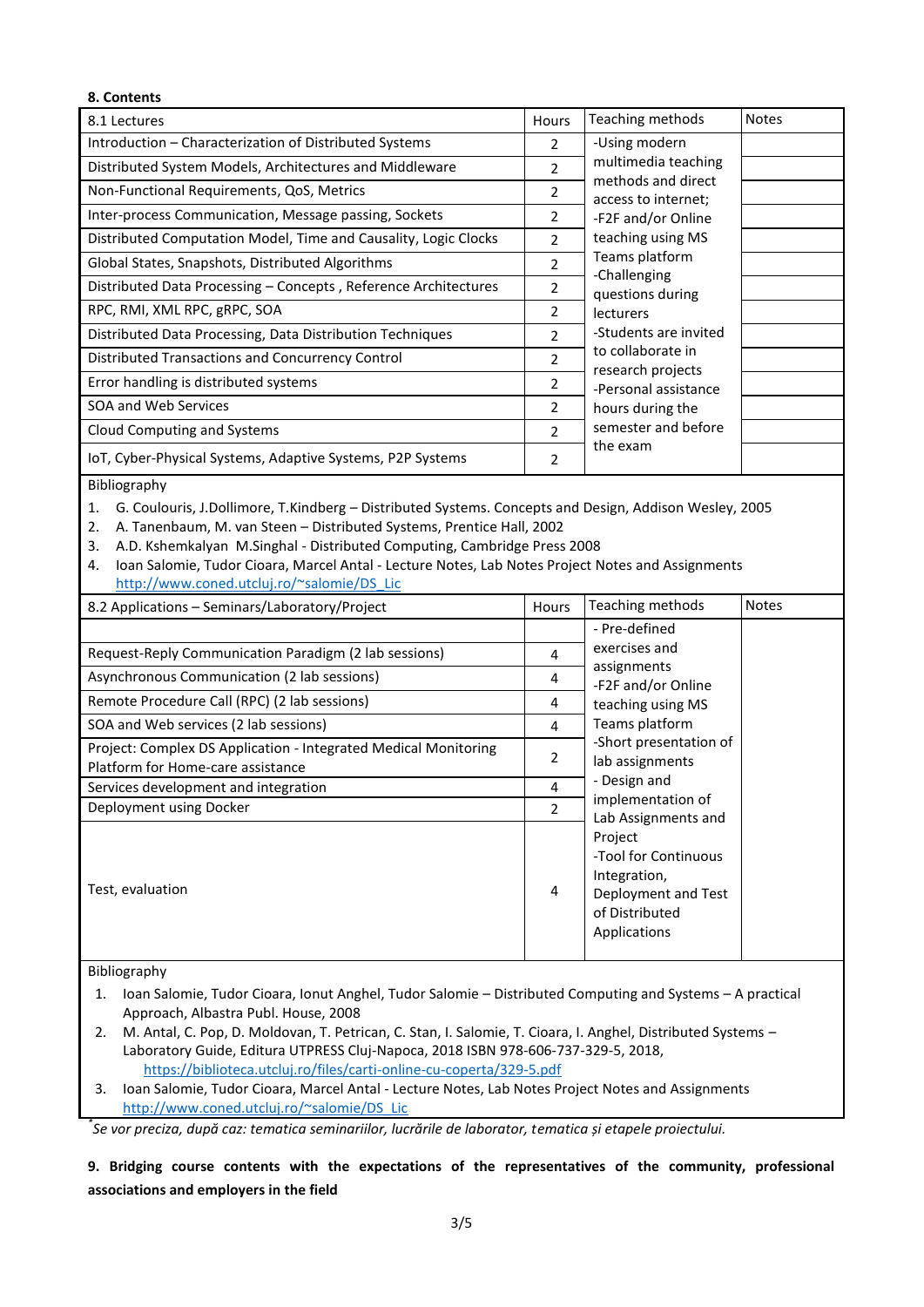Distributed Systems is a subject of the domain "Computers and Information Technology".

It teaches students about the development and implementing of distributed software systems. The content was developed based on the analysis of similar disciplines from other universities as well as based on the requirements of the IT employees. The content was also evaluated by Romanian governmental agencies CNEAA and ARACIS.

#### **10. Evaluation**

| Activity type                                                                         | Assessment criteria                                 | Assessment methods                                 | Weight in the<br>final grade |  |  |
|---------------------------------------------------------------------------------------|-----------------------------------------------------|----------------------------------------------------|------------------------------|--|--|
| Course                                                                                | The level of assimilation of the knowledge about    | Written Exam (F2F or                               | 55%                          |  |  |
|                                                                                       | distributed systems, teacher during the course      | Online using MS Teams)                             |                              |  |  |
| Seminar                                                                               |                                                     |                                                    |                              |  |  |
| Laboratory                                                                            | -Capacity of designing distributed systems at both  | -Assignments evaluation,                           |                              |  |  |
| Project                                                                               | architectural and components' level by using the    | Project evaluation (F2F or                         |                              |  |  |
|                                                                                       | main concepts and paradigms of the domain as        | Online using MS Teams)                             |                              |  |  |
|                                                                                       | well as the capacity of understanding the           | -Tool for Continuous                               |                              |  |  |
|                                                                                       | relationships of the domain with other computer     | Integration, Deployment<br>and Test of Distributed |                              |  |  |
|                                                                                       | science areas.                                      | Applications                                       |                              |  |  |
|                                                                                       | -Capacity of identifying the main models,           |                                                    | 30%<br>15%                   |  |  |
|                                                                                       | techniques and technologies that could be used in   |                                                    |                              |  |  |
|                                                                                       | the design of distributed systems by considering a  |                                                    |                              |  |  |
|                                                                                       | set of functional and non-functional specifications |                                                    |                              |  |  |
|                                                                                       | and constraints                                     |                                                    |                              |  |  |
|                                                                                       | -Individual activity during course, lab and project |                                                    |                              |  |  |
|                                                                                       | -Attendance                                         |                                                    |                              |  |  |
|                                                                                       | Minimum standard of performance:                    |                                                    |                              |  |  |
| - To be able to design and implement distributed software systems.                    |                                                     |                                                    |                              |  |  |
| Grade calculus: 30% laboratory + 15% project + 55% final exam                         |                                                     |                                                    |                              |  |  |
| Conditions for participating in the final exam: Laboratory $\geq$ 5, Project $\geq$ 5 |                                                     |                                                    |                              |  |  |

Handing over all laboratory assignments and obtain a minimum grade of 5 on each assignment; Attendance to at least 11 laboratory sessions.

Conditions for promotion: final exam ≥ 5

| Date of filling in: | <b>Titulari</b> | <b>Titlu Prenume NUME</b>      | Semnătura |
|---------------------|-----------------|--------------------------------|-----------|
|                     | Course          | Prof. dr. eng. Ioan Salomie    |           |
|                     | Applications    | SL.Dr.ing.Cristina Pop         |           |
|                     |                 | SL Dr.Ing. Marcel Antal        |           |
|                     |                 | SL Dr.ing. Claudia Antal (Pop) |           |
|                     |                 | Drd. Ing. Dorin Moldovan       |           |
|                     |                 |                                |           |